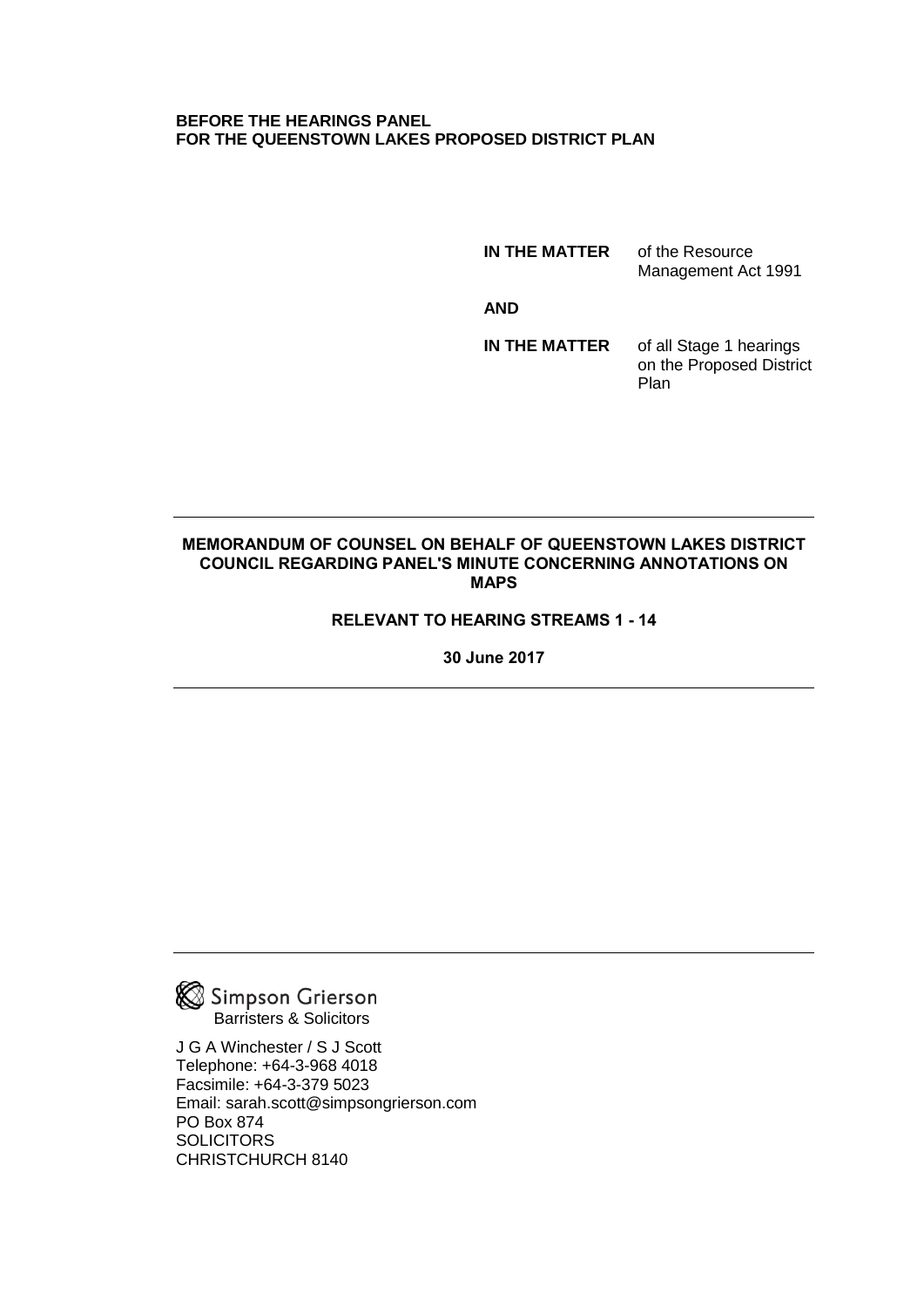## **MAY IT PLEASE THE PANEL:**

- **1.** This memorandum is filed on behalf of the Queenstown Lakes District Council (**Council**) in response to a minute issued by the Panel on 12 June 2017, titled 'Minute concerning annotations on maps' (**Minute**).
- **2.** The purpose of the memorandum is to set out how the Council will approach the remainder of the Stage 1 hearings in light of the Panel's views set out in the Minute.
- **3.** This memorandum also touches on:
	- **3.1** the consequences for hearing streams already completed; and
	- **3.2** some consequential implications that arise from the Panel's view that planning map annotations over **"Stages 2-4"** land (i.e. land that is still to be notified as part of a later stage of the plan review) $1$  need to be re-notified.
- **4.** In summary and relevant to Hearing Streams 1 14, the Minute sets out the Panel's interpretation of the various components of the PDP, as notified, as being:
	- **4.1** Chapters 1 6 inclusive, 26 28 inclusive, 30, 32 37 inclusive apply across all parts of the District covered by the PDP zones notified to date (Panel's emphasis); and
	- **4.2** where the PDP Plan Maps show ODP zone notations, they should be treated as outside Stage 1 of the PDP. Therefore when the Council notifies a PDP zone for such land in Stages 2-4, it should notify all the applicable notations and/or controls for that land (i.e. ONL, ONF, UGB, ANB, OCB) at the same time, as applicable.

## **Hearing Streams 1 - 14**

**5.** The Council has reservations as to the basis for a number of assertions made in the Panel's minute (including its focus or otherwise on certain parts of the

<sup>1</sup> The latest programme from Council indicates the remainder of the plan review will be progressed through three subsequent stages of notification): [http://www.qldc.govt.nz/assets/Uploads/Council-](http://www.qldc.govt.nz/assets/Uploads/Council-Documents/Committees/Planning-and-Strategy-Committee/21-April-2017/Item-1.-Proposed-District-Plan-Review-Stage-2/1.-Proposed-District-Plan-Review-Stage-2.pdf)[Documents/Committees/Planning-and-Strategy-Committee/21-April-2017/Item-1.-Proposed-District-Plan-](http://www.qldc.govt.nz/assets/Uploads/Council-Documents/Committees/Planning-and-Strategy-Committee/21-April-2017/Item-1.-Proposed-District-Plan-Review-Stage-2/1.-Proposed-District-Plan-Review-Stage-2.pdf)[Review-Stage-2/1.-Proposed-District-Plan-Review-Stage-2.pdf](http://www.qldc.govt.nz/assets/Uploads/Council-Documents/Committees/Planning-and-Strategy-Committee/21-April-2017/Item-1.-Proposed-District-Plan-Review-Stage-2/1.-Proposed-District-Plan-Review-Stage-2.pdf)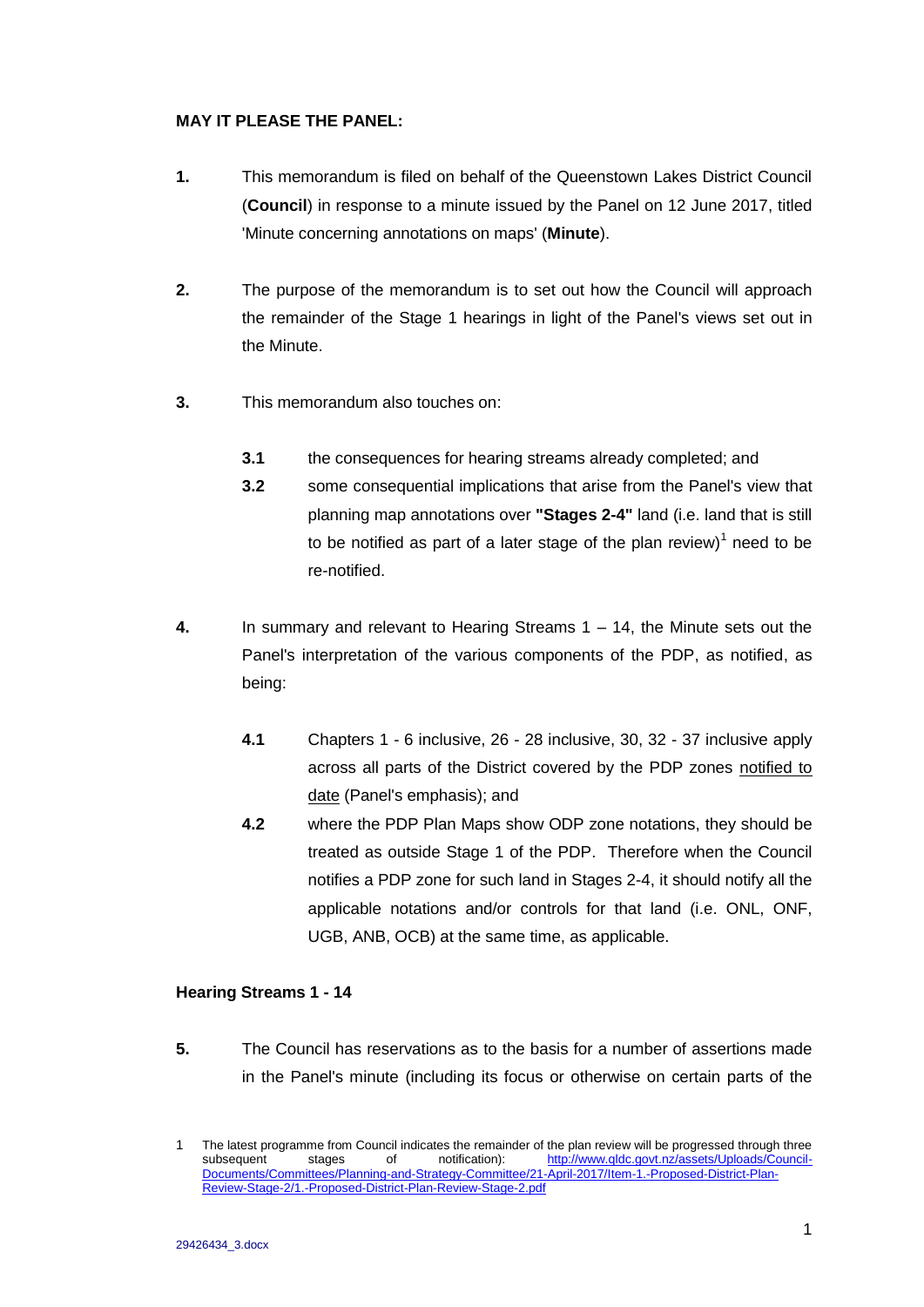public notice, the notified PDP text and planning maps including that the legend specifies "District Wide Matters", and a lack of attention to the distinction between zone and district wide chapters). Nevertheless, in the interests of progressing the remainder of the review as efficiently as possible, the Council will proceed based on the position outlined in paragraphs 4.1 and 4.2 above, as it relates to Stage 1, and Stages 2-4 land.

- **6.** The Council does not intend to seek a declaration from the Environment Court on the question of the applicability of the notified Strategic<sup>2</sup> and District Wide<sup>3</sup> chapters of the PDP, nor annotations that were notified on the PDP planning maps across Stage 1 land, Stages 2-4 land, or 'Volume B land'.<sup>4</sup>
- **7.** Council therefore accepts that the Panel will not hear submissions or evidence from the Council or submitters in relation to notations on the maps applied to Stages 2-4 land, and Volume B land as part of Hearing Streams 13 and 14.
- **8.** For the purposes of Hearing Stream 13, Queenstown, this (by way of example only) will mean that:
	- **8.1** Council's evidence relating to the Outstanding Natural Landscape lines notified on the PDP Stage 1 planning maps over part of the Remarkables Park Zone and the Quail Rise Zone will not be pursued; and
	- **8.2** Council's evidence relating to Queenstown Airport Corporation's submission point asking for the ANB and OCB lines to be shown on the PDP planning maps, consistent with Plan Change 35 to the ODP, will not be pursued as far as it relates to land not currently notified in Stage 1 (for example, the ANB line as it goes over the Remarkables Park Zone, and the OCB line as it goes over the Industrial A Zone and Frankton Flats Zone).
- **9.** The evidence that falls within this category will not be pursued on the basis that the Panel does not accept any evidence on those same matters, filed on behalf of submitters.

<sup>2</sup> PDP Chapters 1, 3-6.

PDP Chapters 26 - 28 inclusive, 30, 32 - 37 inclusive.

<sup>4</sup> Volume B land, being Frankton Flats B, Northlake Special Zone, Remarkables Park Zone, Ballantyne Road extension, Queenstown Town Centre extension, Peninsula Bay North, and Mount Cardrona Special Zone.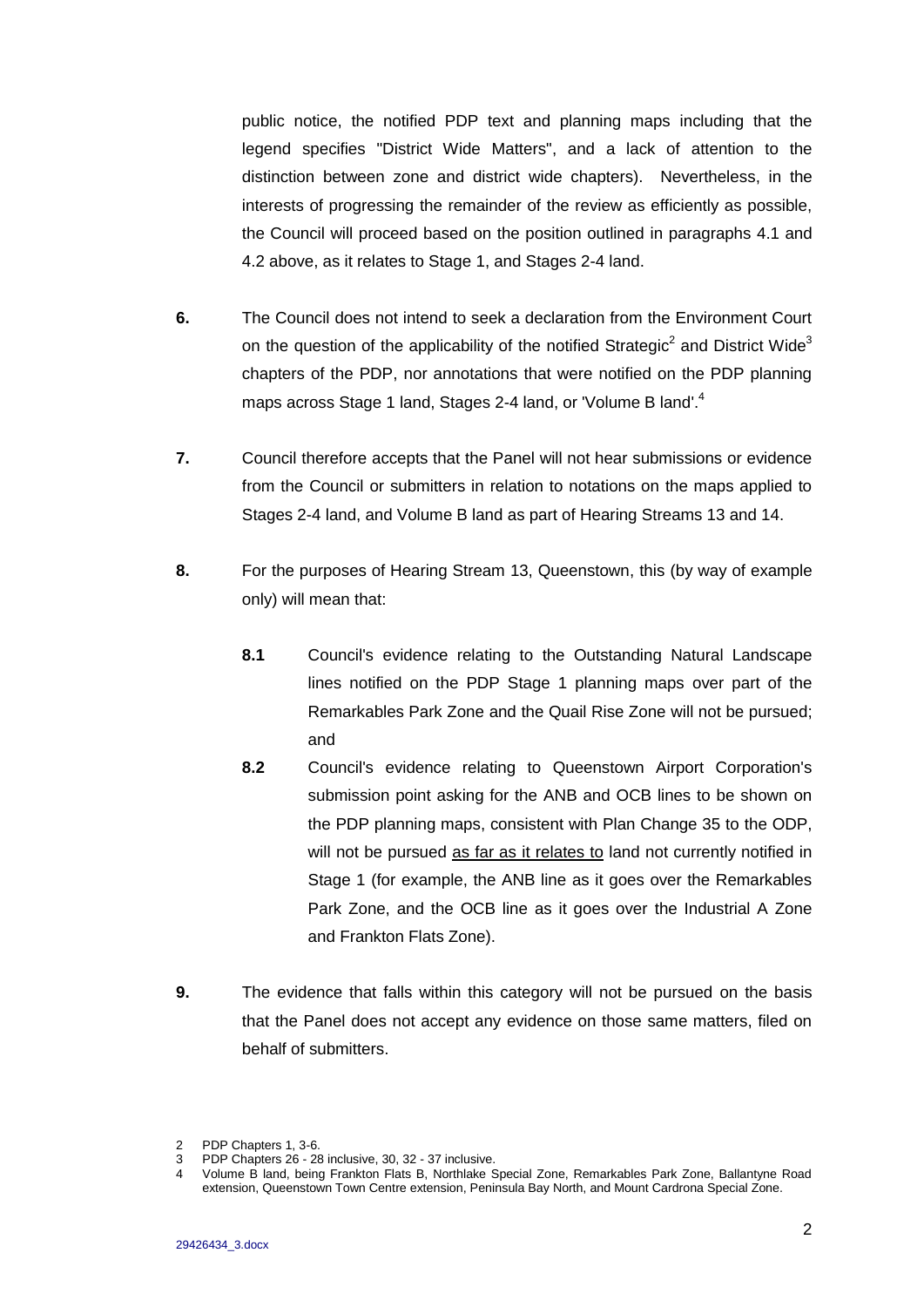**10.** Evidence already filed and heard in Hearing Streams 1-13 (including the Upper Clutha rezoning hearing stream) that falls into the same category will also need to be treated in the same manner.

#### **Other consequences for the Panel – earlier Hearing Streams**

- **11.** There are other consequences of the Panel's Minute that the Council considers the Panel will need to consider and address, which relate to:
	- **11.1 Category A:** Provisions within notified and reply versions of Stage 1 PDP chapters, that are site specific and apply only to Stages 2-4 land, or Volume B land;
	- **11.2 Category B:** Submissions, evidence and any legal submissions filed on those site specific provisions referred to in paragraph 11.1; and
	- **11.3 Category C:** Submissions, evidence and any legal submissions filed specifically on Plan Map annotations over Stages 2-4 land, or Volume B land.
- **12.** Examples<sup>5</sup> of the matters listed in paragraph 11 are, the submission points by:

### **Categories A and B:**

- **12.1** 238, and 807, seeking (respectively) that the Frankton 'town centre' and the Remarkables Park Zone be recognised in the Strategic Directions objectives (i.e. Reply Objective 3.2.1.2 and policies);
- **12.2** 249, seeking that Three Parks Special Zone be recognised in the Strategic Directions objective (i.e. Reply Objective 3.2.1.3 and Policy);
- **12.3** 580, seeking that Rule 30.4.4 or restricted discretionary status should not apply to the Hydro Generation Zone;
- **12.4** 621, seeking that a new rule be inserted into Chapter 35 (Temporary Activities) to permit Temporary Activities in the Walter Peak Rural Visitor Zone;
- **12.5** 621, seeking that noise rules be amended to exclude noise from activities in the Walter Peak Rural Visitor Zone;

<sup>5</sup> This is just five examples, not a complete list.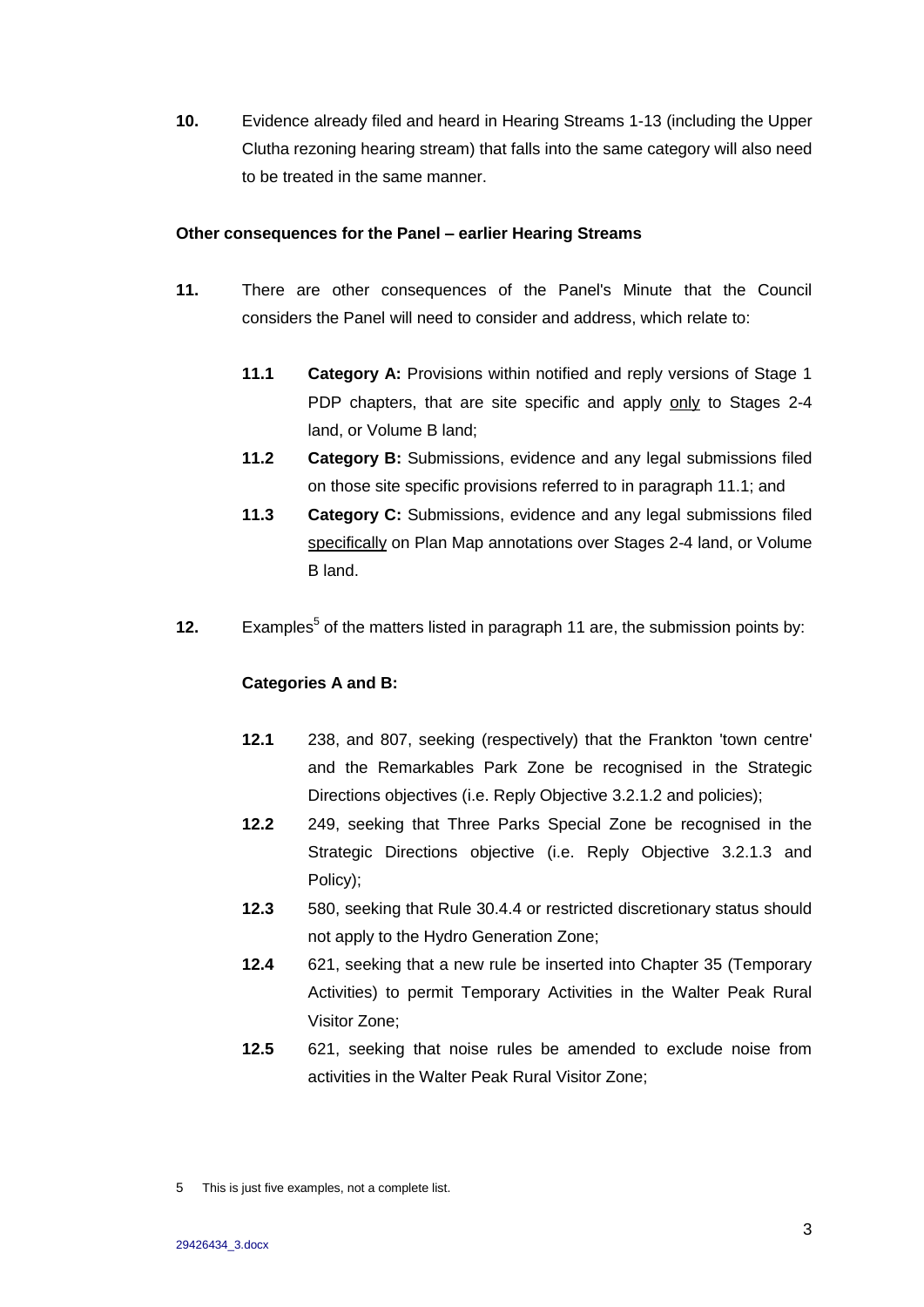### **Category C:**

- **12.6** 31, 63, 822 seeking that the Kingston Flyer be listed as a protected heritage item (within the Township Zone);
- **12.7** 426, relating to the protected heritage listing for Kinloch Jetty and Wharf Building (within the Township Zone);
- **12.8** 383, relating to notified Protected Tree 12 (located in Quail Rise Special Zone); and
- **12.9** 383, relating to notified Protected Tree 191 (located in Walter Peak Rural Visitor Zone).
- **13.** Council would appreciate confirmation as to how the Panel intends to deal with the evidence it has already heard from Council and submitters that falls into these discrete categories.
- **14.** For the record, Council expects that the Panel will hear and make recommendations on any submissions made by submitters that are of a general nature (for example on the planning framework within a particular chapter, including on any of the general objectives, policies and rules), notwithstanding that the submitter may own or have some interest in Stage 2-4 or Volume B land. Such submitters have every right to submit on the PDP, and in the Council's position that was the correct approach to do so. An example of such a submitter is Transpower NZ Limited and the National Grid, and the objective/policy framework sitting behind protection of that infrastructure. Such submissions and evidence must be distinguished from that listed in paragraph 11.

### **"Stage 2-4"**

**15.** As a consequence of the Panel's Minute, at the same time as notifying the zone chapters for Stage 2-4 land, the Council will need to re-notify any planning map annotations that relate to a Strategic or District Wide chapter (noting that any final decision as to notification is one to be made by full Council).<sup>6/7</sup>

<sup>6</sup> Other annotations may include the UGB, ONL, ONFs, QAANB and QAOCB, a SNA, the National Grid, and Historic Heritage and Protected Tree annotations.

<sup>7</sup> Subject to any recommended changes made through Council's s42A and right of replies in Hearing Streams 1- 12.